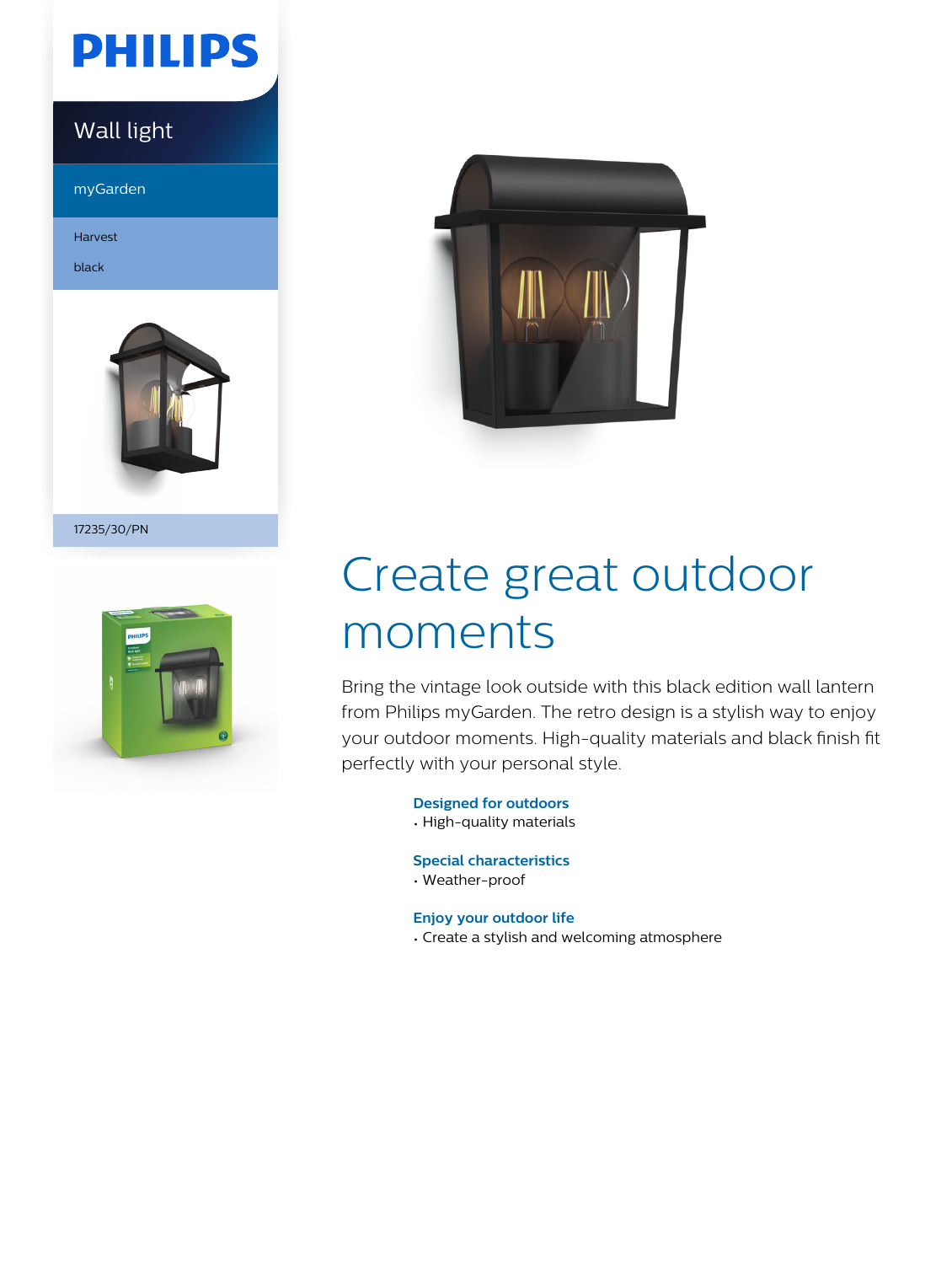## **Highlights**

#### **High-quality materials**

This Philips outdoor lamp is made of high-quality materials with superior finishing. This ensures a solid and longlasting product that is resistant to corrosion and stains in all weather conditions

#### **Create a stylish atmosphere**

This outdoor wall light is designed around the latest trends and lifestyles to blend effortlessly into your outdoor space and define the ambience you have always desired.

#### **Weather-proof**



This Philips outdoor lamp is specially designed for humid outdoor environments and has undergone rigorous tests to ensure its water resistance. The IP level is described by two figures: the first one refers to the protection level against dust, the second against water. This lamp is designed with IP44: it is protected against splashing water. This product is most common and ideal for general outdoor use.

### Specifications

#### **Design and finishing**

- Colour: black
- Material: aluminium

#### **Extra feature/accessory incl.**

- Dimmable: Yes
- Fully weatherproof: Yes

#### **Garden area**

• Garden area: Back garden, Front garden

#### **Miscellaneous**

- Especially designed for: Garden and Patio
- Style: Heritage
- Type: Wall light
- EyeComfort: No

#### **Product dimensions and weight**

- Height: 22.9 cm
- Length: 20.8 cm
- Net weight: 0.833 kg
- Width: 12.7 cm

#### **Service**

• Warranty: 2 year(s)